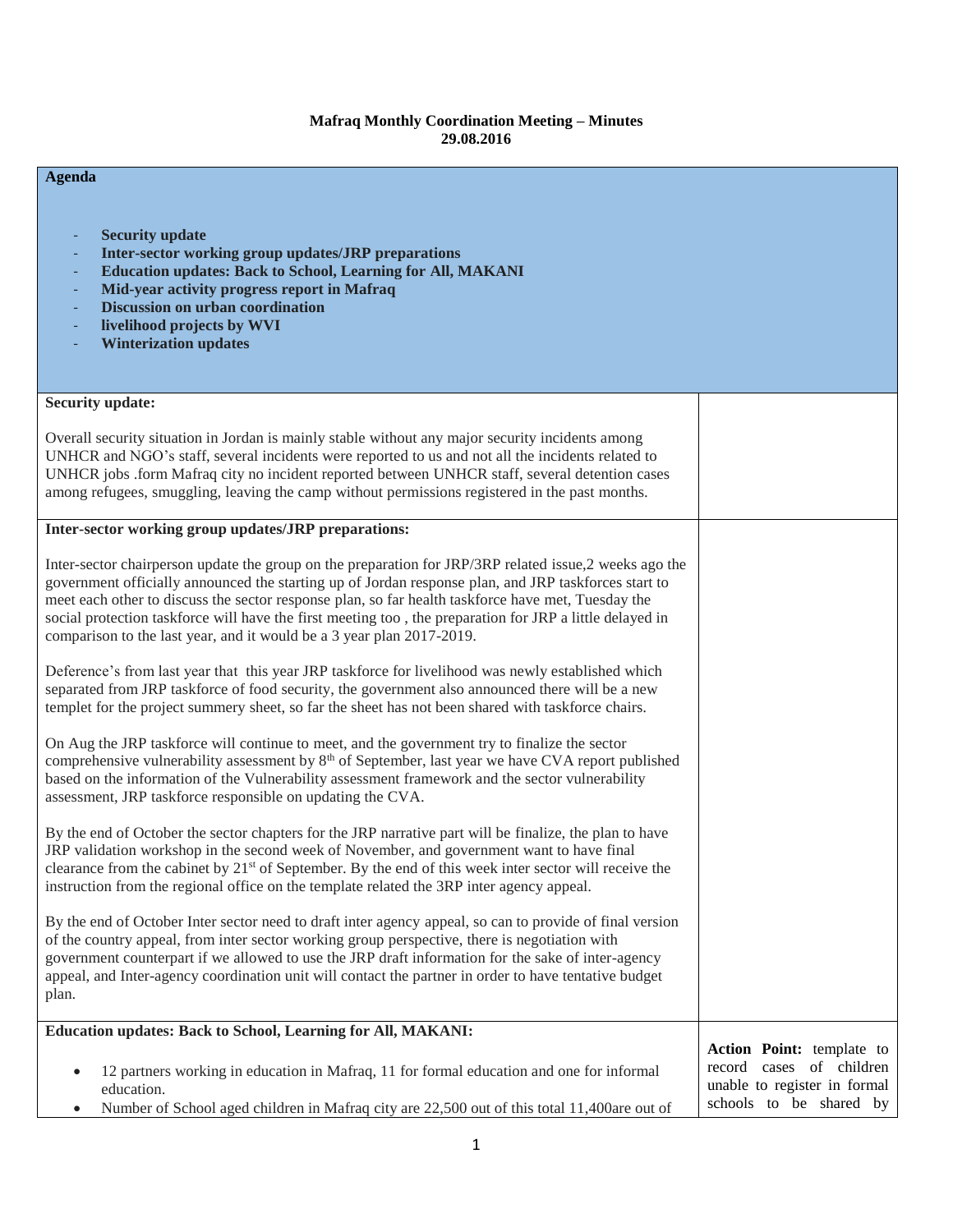|                                                                                                     | schools 3,800 children are enrolled in informal education programs and 240 are attending                                                                                                                            | Catherine.                                             |
|-----------------------------------------------------------------------------------------------------|---------------------------------------------------------------------------------------------------------------------------------------------------------------------------------------------------------------------|--------------------------------------------------------|
| $\bullet$                                                                                           | non-formal education.<br>This year the ministry have plan to expand formal education opportunity for all Syrians and                                                                                                |                                                        |
|                                                                                                     | other nationality, Ministry will expand 100 additional double shift schools, a line with the                                                                                                                        |                                                        |
|                                                                                                     | expansion ministry introduce catch up program (targeting 9-12 children who missed more                                                                                                                              |                                                        |
|                                                                                                     | than 3 years), under the catch-up component there is 4 grades in 2 years to bridge the gap with                                                                                                                     |                                                        |
|                                                                                                     | the children in the normal age and ministry will decided when they will start catch-up and                                                                                                                          |                                                        |
|                                                                                                     | double shift school.                                                                                                                                                                                                |                                                        |
| ٠                                                                                                   | Learning for all campaign encouraging children to register in schools list which not consider                                                                                                                       |                                                        |
|                                                                                                     | enrolment. MOE and UNICEF partners collecting the data regarding the children want to<br>register in School.                                                                                                        |                                                        |
| ٠                                                                                                   | MOE grand 6 months grace period for children who don't have MOI card to issue the new                                                                                                                               |                                                        |
|                                                                                                     | one, ministry organizing a conference with field directorate to inform them about the new                                                                                                                           |                                                        |
|                                                                                                     | instruction of Syrian children enrolment.                                                                                                                                                                           |                                                        |
| ٠                                                                                                   | MOE expand 50,000 seats for refugee children in formal school and 55,000 chance in catch-                                                                                                                           |                                                        |
|                                                                                                     | up program. Ministry believes that with the expansion of formal education so as to cover all                                                                                                                        |                                                        |
|                                                                                                     | gaps, there will be no need for in-formal education, education sector member agreed to                                                                                                                              |                                                        |
|                                                                                                     | change the in-formal terminology to learning Support services under that come 3 type of                                                                                                                             |                                                        |
|                                                                                                     | interventions(basic literacy and numeracy, remedial education, support services for children<br>enrolled in formal system).                                                                                         |                                                        |
|                                                                                                     |                                                                                                                                                                                                                     |                                                        |
|                                                                                                     | Mid-year activity progress report in Mafraq:                                                                                                                                                                        |                                                        |
|                                                                                                     |                                                                                                                                                                                                                     |                                                        |
|                                                                                                     | IM team Presented the data of Mafraq, these data come from 2 sources Activity -info and services                                                                                                                    | Action point:<br>share the<br>updated Mafraq dashboard |
|                                                                                                     | advisor , Activity -info is a system that monitoring and evaluation partners data, which access by all<br>the agency that are part of Syrian response plan. Service advisor is capture the services provided to the | by Catherine.                                          |
|                                                                                                     | refugees countrywide.                                                                                                                                                                                               |                                                        |
|                                                                                                     | For Mafraq 53 activity provided by 34 partners working in Mafraq, and the activity is in the                                                                                                                        |                                                        |
|                                                                                                     | third level.                                                                                                                                                                                                        |                                                        |
| ٠                                                                                                   | The reporting still too low in term of services advisor, not all partner register their services in                                                                                                                 |                                                        |
|                                                                                                     | the system.                                                                                                                                                                                                         |                                                        |
| $\bullet$                                                                                           | The distribution of activity per sector, mainly education have major of the activity with 14<br>activities in Mafraq area.                                                                                          |                                                        |
| ٠                                                                                                   | 25 activity in all Mafraq governorate and this not representing the actual activity.                                                                                                                                |                                                        |
| $\bullet$                                                                                           | distribution of assistance to boys and girls, show that the basic need is leads with 60% and                                                                                                                        |                                                        |
|                                                                                                     | most health beneficiaries are from woman<br>700 boys in non-formal education programs compering to girls is just 100 beneficiries.                                                                                  |                                                        |
| ٠                                                                                                   | Mafraq Dash board display 6 priority indicators and monitor the achievement against targets,                                                                                                                        |                                                        |
|                                                                                                     | it based on Mafraq urban working group to decide on the priority indicator each year and                                                                                                                            |                                                        |
|                                                                                                     | monitor the progress.                                                                                                                                                                                               |                                                        |
|                                                                                                     | Need to pay attention if beneficiaries from services every month to avoid double counting and                                                                                                                       |                                                        |
|                                                                                                     | how to report.                                                                                                                                                                                                      |                                                        |
|                                                                                                     | Mafraq dashboard will go-live in the coming months, and IM team will share the link with                                                                                                                            |                                                        |
|                                                                                                     | Mafraq urban coordination group.                                                                                                                                                                                    |                                                        |
|                                                                                                     | Discussion on urban coordination:                                                                                                                                                                                   |                                                        |
|                                                                                                     |                                                                                                                                                                                                                     |                                                        |
|                                                                                                     | In July a training conducted for sector camp and urban coordinators, and revised the existing                                                                                                                       |                                                        |
|                                                                                                     | coordination mechanism in Jordan, went through all the coordination structures in Amman level, and                                                                                                                  |                                                        |
|                                                                                                     | review urban coordination structure in Irbid, Mafraq, Amman and the south.                                                                                                                                          |                                                        |
|                                                                                                     | Started a discussion with sector coordination in terms the role and responsibility in urban coordination                                                                                                            |                                                        |
| mechanism, and if the structure meet the needs and is the system coherent coordination mechanism in |                                                                                                                                                                                                                     |                                                        |
| Amman and camps, and all the urban discussions and feedbacks will be presented in the ISWG          |                                                                                                                                                                                                                     |                                                        |
| meeting.                                                                                            |                                                                                                                                                                                                                     |                                                        |